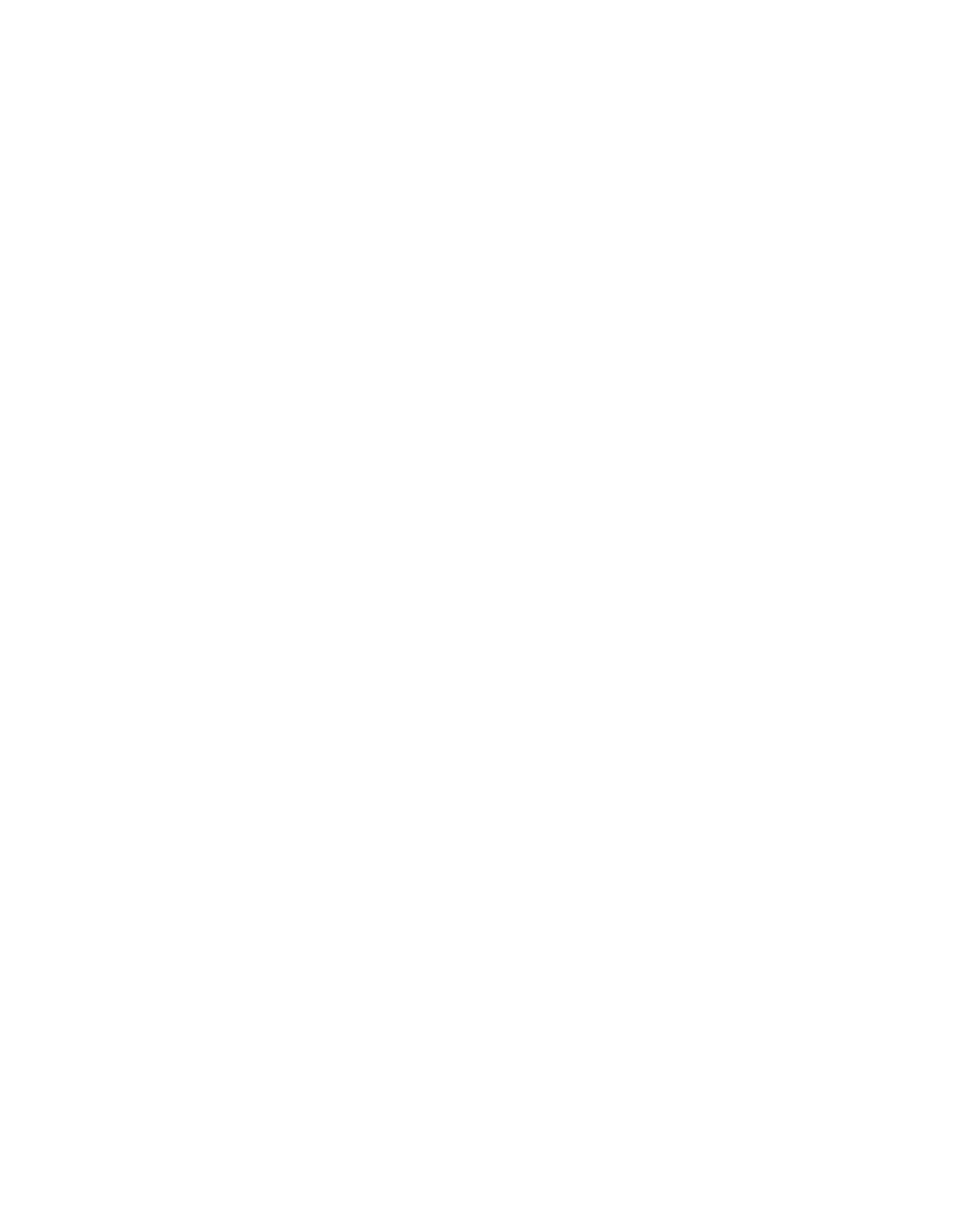### **CURRENCY EQUIVALENTS**

(as of 7 August 2019)

| Currency unit  | $\overline{\phantom{0}}$ | sum (SUM)   |
|----------------|--------------------------|-------------|
| <b>SUM1.00</b> | $=$                      | \$0.000115  |
| \$1.00         | =                        | SUM8,704.87 |

## **ABBREVIATIONS**

| ADB         | <b>Asian Development Bank</b>                         |
|-------------|-------------------------------------------------------|
| <b>CSA</b>  | Agency Kommunkhizmat (Communal Services Agency)       |
| <b>DED</b>  | detailed engineering design                           |
| <b>EPCM</b> | engineering, procurement, and construction management |
| <b>PAM</b>  | project administration manual                         |
| <b>PCU</b>  | project coordination unit                             |
| <b>PRF</b>  | project readiness financing                           |
| TA          | technical assistance                                  |
| <b>TPS</b>  | <b>Tashkent Province Suvokova</b>                     |

### **NOTE**

In this report, "\$" refers to United States dollars unless otherwise stated.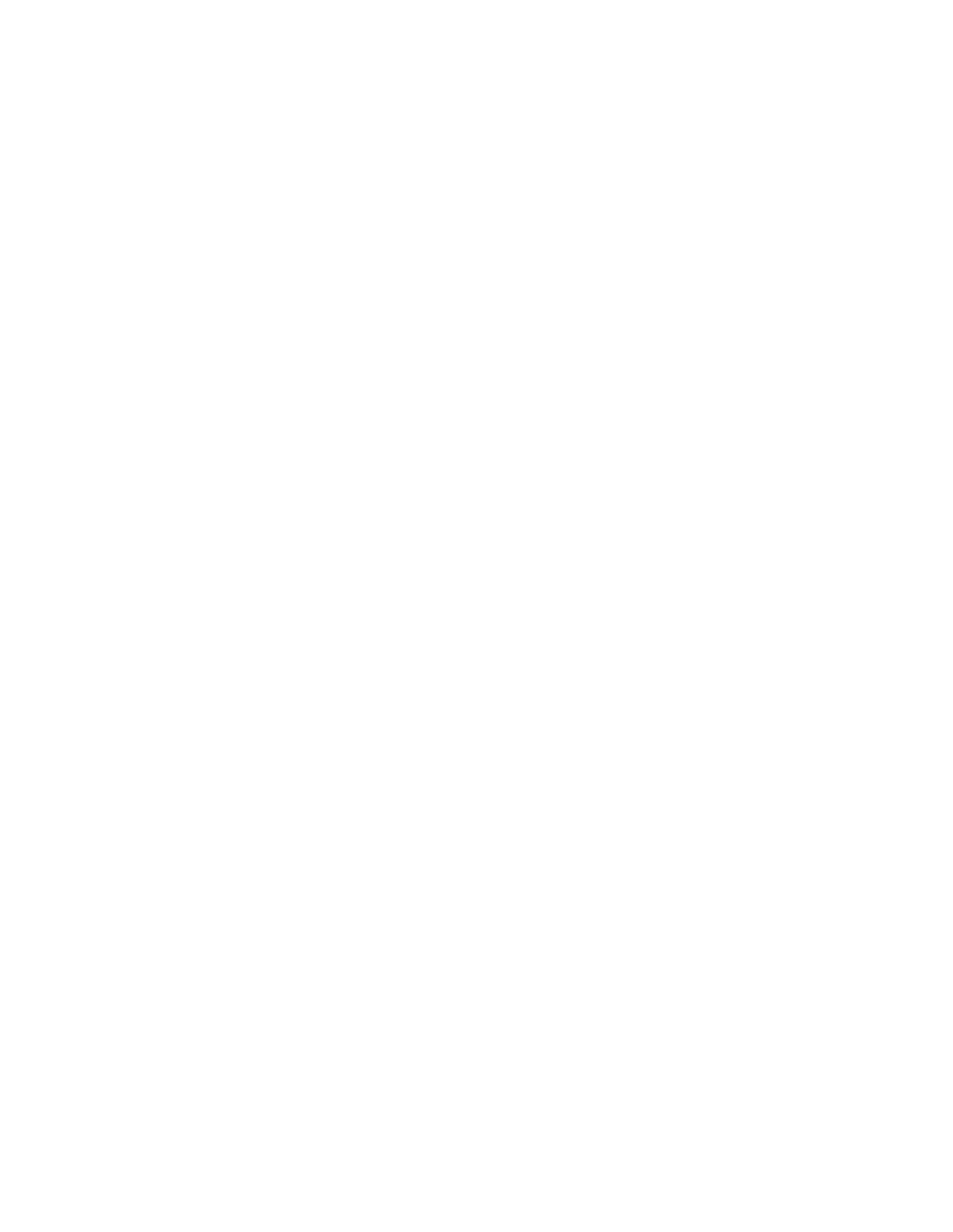| <b>Vice-President</b><br><b>Director General</b><br><b>Director</b> | Shixin Chen, Operations 1<br>Werner Liepach, Central and West Asia Department (CWRD)<br>Yong Ye, Urban Development and Water Division, CWRD                                                                                                                                                                                                                                                                                                                                                                                                                                                                                                                                                                                                                                                                                                                                                                                                                                                                                                                         |
|---------------------------------------------------------------------|---------------------------------------------------------------------------------------------------------------------------------------------------------------------------------------------------------------------------------------------------------------------------------------------------------------------------------------------------------------------------------------------------------------------------------------------------------------------------------------------------------------------------------------------------------------------------------------------------------------------------------------------------------------------------------------------------------------------------------------------------------------------------------------------------------------------------------------------------------------------------------------------------------------------------------------------------------------------------------------------------------------------------------------------------------------------|
| <b>Team leader</b><br><b>Team members</b>                           | Jung Ho Kim, Senior Urban Development Specialist, CWRD<br>Ana Paula Araujo, Environment Specialist, CWRD<br>Andrew Brian Bennett, Counsel, Office of the General Counsel<br>Lilibeth Manalaysay-Buenavente, Associate Project Analyst, CWRD<br>Linda Dimayuga, Senior Project Officer, CWRD<br>Minhong Fan, Senior Procurement Specialist, Procurement, Portfolio, and<br><b>Financial Management Department</b><br>Feruza Insavalieva, Associate Safeguards Officer, Uzbekistan Resident<br>Mission (URM), CWRD<br>Doniyor Mukhammadaliyev, Social Sector Officer, URM, CWRD<br>Kiyoshi Nakamitsu, Principal Urban Development Specialist, CWRD<br>Kee-Yung Nam, Principal Energy Economist, Sustainable Development<br>and Climate Change (SDCC)<br>Diep Pham, Senior Financial Management Specialist, CWRD<br>Nathan Rive, Climate Change Specialist, CWRD<br>Yukihiro Shibuya, Social Development Specialist (Safeguards), CWRD<br>Annalyn Almodiel-Toledo, Operations Assistant, CWRD<br>Seok Yong Yoon, Principal Public Management Specialist (e-Governance) |
| Peer reviewer                                                       | Christian Walder, Water Supply and Sanitation Specialist, SDCC                                                                                                                                                                                                                                                                                                                                                                                                                                                                                                                                                                                                                                                                                                                                                                                                                                                                                                                                                                                                      |

In preparing any country program or strategy, financing any project, or by making any designation of or reference to a particular territory or geographic area in this document, the Asian Development Bank does not intend to make any judgments as to the legal or other status of any territory or area.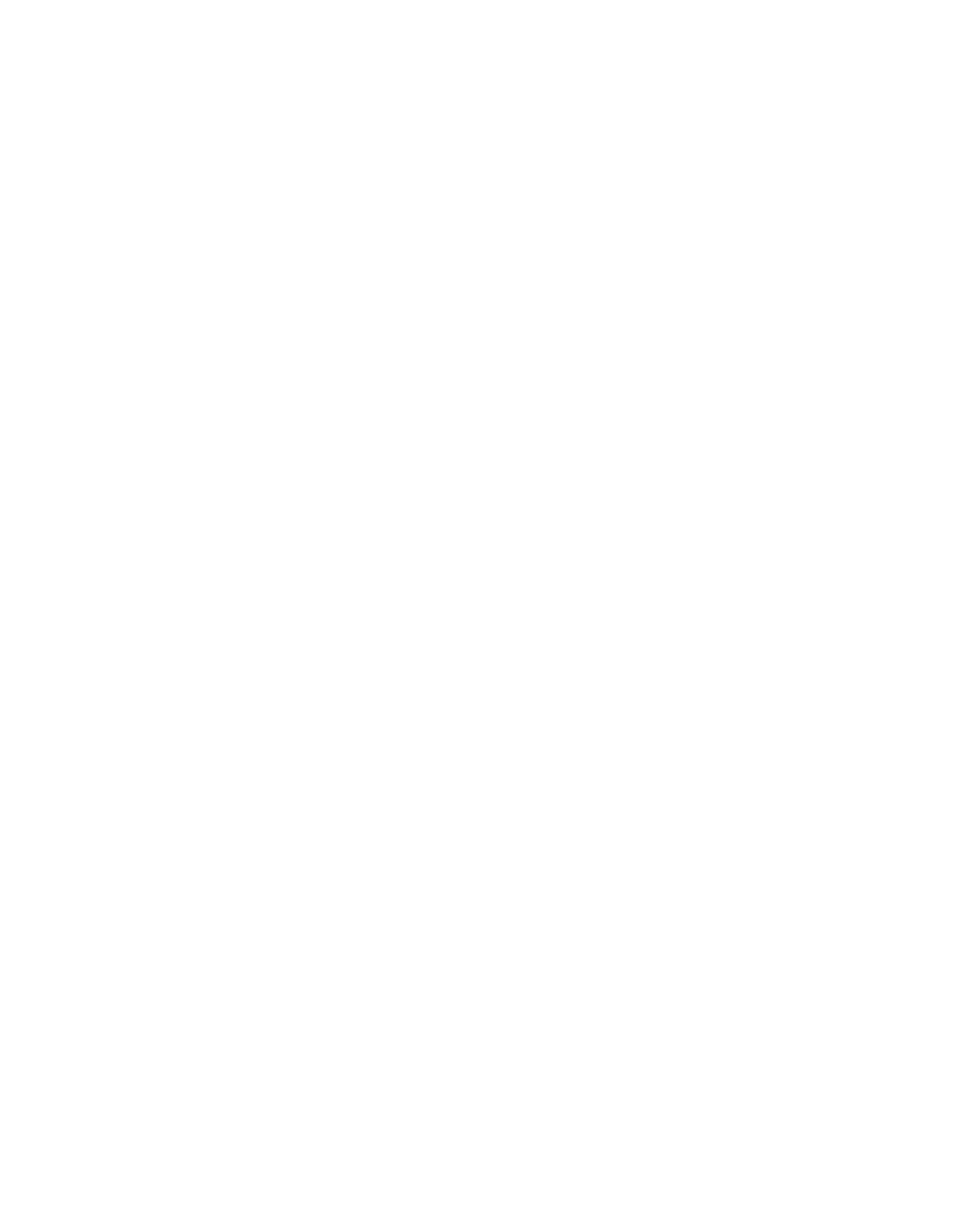### **CONTENTS**

# PROJECT AT A GLANCE

| I.   | Α.<br>В.<br>C.<br>D.<br>Ε.           | PROJECT READINESS FINANCING<br>Rationale<br><b>Outputs and Activities</b><br><b>Ensuing Projects</b><br><b>Cost Estimates and Financing Arrangements</b><br><b>Implementation Arrangements</b> | 2<br>3<br>3<br>4 |
|------|--------------------------------------|------------------------------------------------------------------------------------------------------------------------------------------------------------------------------------------------|------------------|
| ΙΙ.  |                                      | <b>DUE DILIGENCE</b>                                                                                                                                                                           | 4                |
| III. |                                      | THE PRESIDENT'S DECISION                                                                                                                                                                       | 5                |
|      | <b>APPENDIX</b>                      |                                                                                                                                                                                                |                  |
|      | <b>List of Linked Documents</b><br>6 |                                                                                                                                                                                                |                  |

# **Page**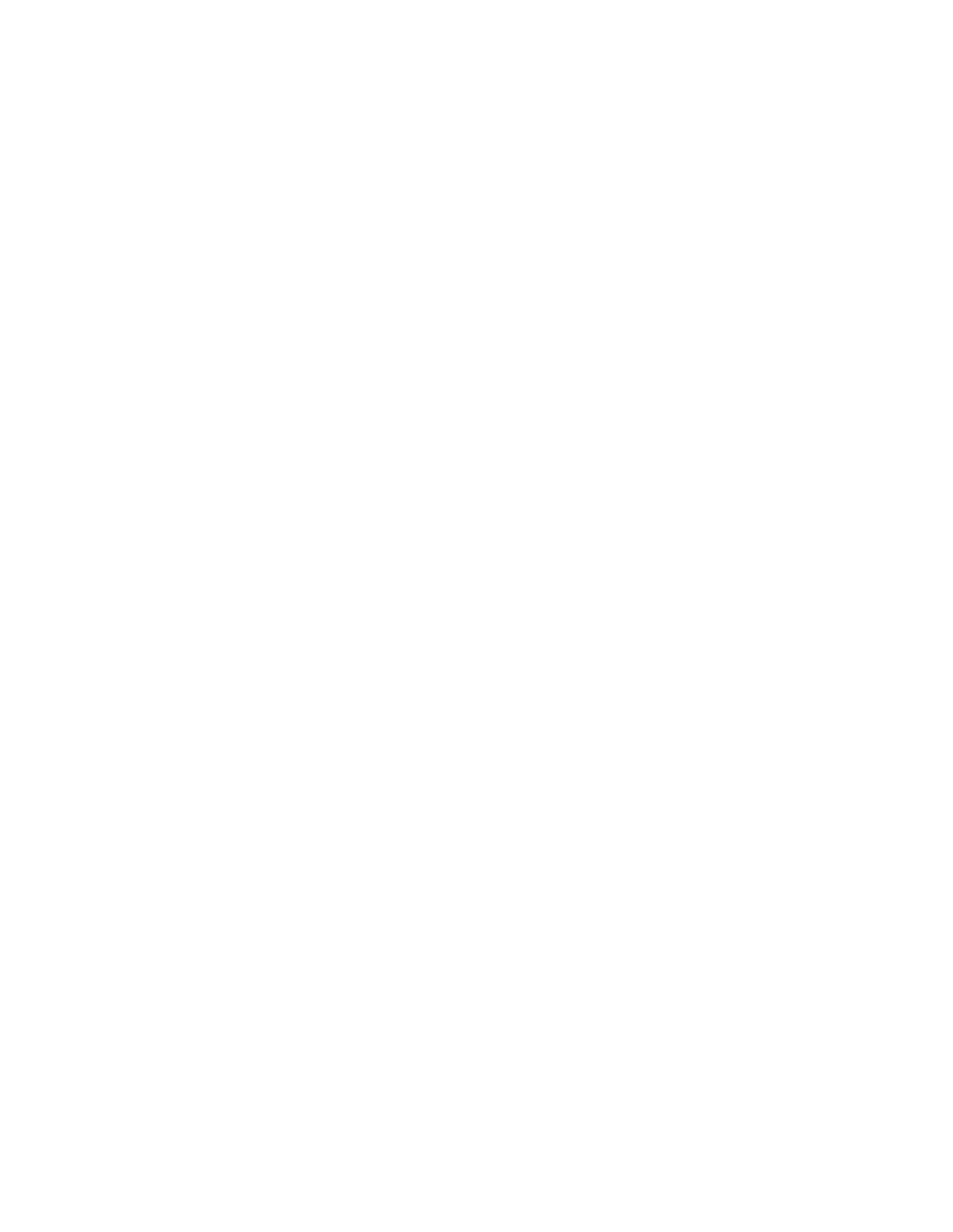## **PROJECT AT A GLANCE**

| 1. Basic Data                                                   |                                                                             |                          |                                   | Project Number: 53107-001                                                                                  |       |  |
|-----------------------------------------------------------------|-----------------------------------------------------------------------------|--------------------------|-----------------------------------|------------------------------------------------------------------------------------------------------------|-------|--|
| <b>Project Name</b>                                             | Urban Services Projects                                                     |                          | <b>Department/Division</b>        | CWRD/CWUW                                                                                                  |       |  |
| Country                                                         | Uzbekistan                                                                  | <b>Executing Agency</b>  |                                   | Agency "Kommunhizmat"<br>(CSA) formerly Uzbekistan<br><b>Communal Services Agency</b><br>"Uzkommunkhizmat" |       |  |
| <b>Modality</b>                                                 | Project Readiness Financing (Loan)                                          |                          |                                   |                                                                                                            |       |  |
| <b>Borrower</b>                                                 | Republic of Uzbekistan                                                      |                          |                                   |                                                                                                            |       |  |
| <b>Country Economic</b>                                         | https://www.adb.org/Documents/LinkedD                                       |                          |                                   |                                                                                                            |       |  |
| <b>Indicators</b>                                               | ocs/?id=53107-001-CEI                                                       |                          |                                   |                                                                                                            |       |  |
| <b>Portfolio at a Glance</b>                                    | https://www.adb.org/Documents/LinkedD<br>ocs/?id=53107-001-PortAtaGlance    |                          |                                   |                                                                                                            |       |  |
| 2. Sector                                                       | Subsector(s)                                                                |                          |                                   | <b>ADB Financing (\$ million)</b>                                                                          |       |  |
| Water and other urban                                           | Other urban services                                                        |                          |                                   |                                                                                                            | 3.00  |  |
| infrastructure and services                                     | Urban policy, institutional and capacity development                        |                          |                                   |                                                                                                            | 2.00  |  |
|                                                                 | Urban sanitation                                                            |                          |                                   |                                                                                                            | 4.50  |  |
|                                                                 | Urban solid waste management                                                |                          |                                   |                                                                                                            | 1.00  |  |
|                                                                 | Urban water supply                                                          |                          |                                   |                                                                                                            | 4.50  |  |
|                                                                 |                                                                             |                          | <b>Total</b>                      |                                                                                                            | 15.00 |  |
|                                                                 |                                                                             |                          |                                   |                                                                                                            |       |  |
| 3. Operational Priorities                                       |                                                                             |                          | <b>Climate Change Information</b> |                                                                                                            |       |  |
| Addressing remaining poverty and reducing inequalities          | Tackling climate change, building climate and disaster resilience, and      | Project                  | Climate Change impact on the      |                                                                                                            | Low   |  |
| enhancing environmental sustainability                          |                                                                             |                          |                                   |                                                                                                            |       |  |
| <b>ADB Financing</b><br>Making cities more livable              |                                                                             |                          |                                   |                                                                                                            |       |  |
| Strengthening governance and institutional capacity             |                                                                             |                          | Adaptation (\$ million)           |                                                                                                            | 2.25  |  |
|                                                                 |                                                                             | Mitigation (\$ million)  |                                   |                                                                                                            | 2.25  |  |
| <b>Sustainable Development Goals</b><br>SDG 6.2, 6.a            |                                                                             | <b>Poverty Targeting</b> | General Intervention on Poverty   |                                                                                                            | ◢     |  |
| SDG 10.2<br>SDG 11.6, 11.7, 11.a<br><b>SDG 12.c</b><br>SDG 13.a |                                                                             |                          |                                   |                                                                                                            |       |  |
| 4. Risk Categorization:                                         | Low                                                                         |                          |                                   |                                                                                                            |       |  |
| 5. Safeguard Categorization                                     | Not Applicable.                                                             |                          |                                   |                                                                                                            |       |  |
| 6. Financing                                                    |                                                                             |                          |                                   |                                                                                                            |       |  |
| <b>Modality and Sources</b>                                     |                                                                             |                          | Amount (\$ million)               |                                                                                                            |       |  |
| <b>ADB</b>                                                      |                                                                             |                          |                                   |                                                                                                            | 15.00 |  |
| resources                                                       | Sovereign Project Readiness Financing (Concessional Loan): Ordinary capital |                          |                                   |                                                                                                            | 15.00 |  |
| Cofinancing                                                     |                                                                             |                          |                                   |                                                                                                            | 0.00  |  |
| None                                                            |                                                                             |                          |                                   |                                                                                                            | 0.00  |  |
| <b>Counterpart</b>                                              |                                                                             |                          |                                   |                                                                                                            | 1.80  |  |
| Government                                                      |                                                                             |                          |                                   |                                                                                                            | 1.80  |  |
| <b>Total</b>                                                    |                                                                             |                          |                                   |                                                                                                            | 16.80 |  |
|                                                                 | Currency of ADB Financing: US Dollar                                        |                          |                                   |                                                                                                            |       |  |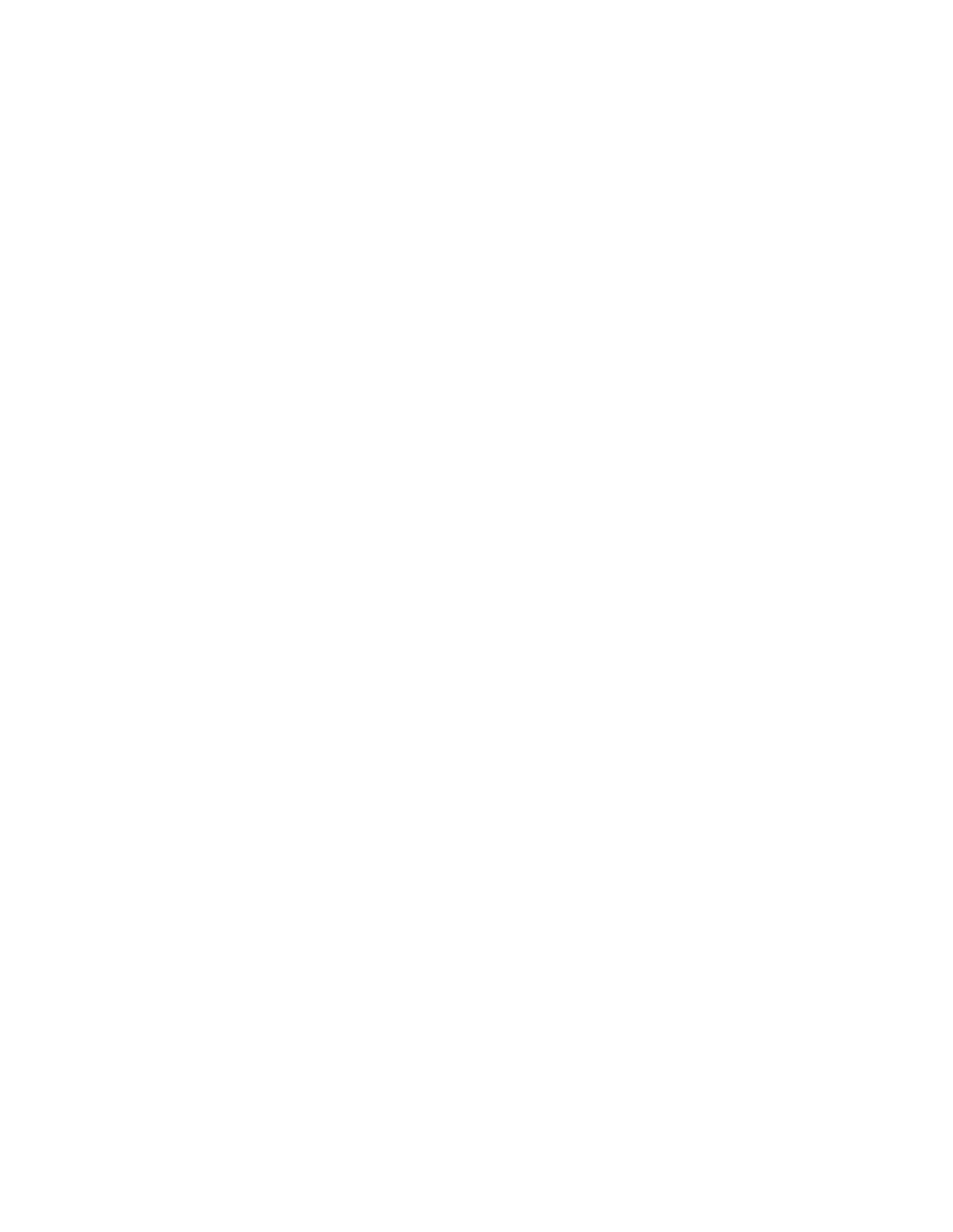#### **I. PROJECT READINESS FINANCING**

#### **A. Rationale**

1. **Country and sector context.** Uzbekistan has one of the fastest-growing economies in Central Asia—gross domestic product growth was 5.1% in 2018, and is projected to be 5.0% in 2019–2020.<sup>1</sup> Agriculture plays a significant role, and Uzbekistan is currently the world's fifth largest producer of cotton and a major regional producer of fruits and vegetables.<sup>2</sup> However, with a young and growing population and increasing rural–urban migration,  $3$  urban growth is an important contributor to the country's recent economic achievements.

2. **Key urban sector challenges.** Rapid urbanization and uncoordinated and financially constrained expansion of cities have placed a heavy burden on the country's aging urban infrastructure, affecting the quality of life, overall attractiveness to investors, and the potential for job creation. Cities are at risk of service delivery failure because of unmanageable growth and limited urban infrastructure, while demand for urban services and infrastructure is increasingly unmet. The issue is further aggravated by (i) the absence of an urbanization policy, strategy, and plans; (ii) rapid urban sprawl with fragmented investments and inefficient service delivery; (iii) weak property laws and regulations; and (iv) low capacity at the city level for urban planning and strategic capital investment. The country needs a national urbanization policy and strategy as well as strategic investments to balance regional development, sustain economic growth, and improve livability for its citizens.

3. **Government's approach.** As a result of presidential decrees on urbanization, <sup>4</sup> the government established an urbanization agency under the Ministry of Economy and Industry to analyze demographic and economic trends in cities and adjoining areas to (i) identify growth areas, (ii) prepare and implement a national urbanization strategy, (iii) develop a comprehensive program for integrated urban development, (iv) provide a holistic solution to urban sector challenges, (v) improve urban–rural linkages, and (vi) promote coordinated urban planning and management in public services.<sup>5</sup> The Asian Development Bank (ADB), in coordination with other development partners,<sup>6</sup> is supporting the agency through advisory and capacity development services provided under a transaction technical assistance (TA) facility to prepare the national urbanization strategy, road map, and master plans and to identify innovative solutions for making cities livable.<sup>7</sup> The transaction TA facility (footnote 7) is also financing feasibility studies and safeguard due diligence for the ensuing projects. Four urban projects are currently identified in ADB's country operations business plan for Uzbekistan, 2019–2021: the Tashkent Province Sewerage Improvement Project, Water Supply and Sanitation Development Program, Integrated Urban Development Project, and Sustainable Solid Waste Management Project.<sup>8</sup>

4. **Project readiness financing.** ADB's experience in Uzbekistan shows that slow project startup after approval—caused mainly by the government's inability to prepare the detailed engineering design (DED) and procurement documents in a timely manner—has a negative impact on projects

<sup>1</sup> ADB. 2019. *Asian Development Outlook 2019-Strengthening Disaster Resilience*. Manila.

<sup>2</sup> World Bank. 2018. *Farmers and Agribusinesses in Uzbekistan.* Washington, DC.

<sup>3</sup> The urbanization level in Uzbekistan is 51%. Government of Uzbekistan, State Committee of Statistics. 2017. *Demographic Situation in the Republic of Uzbekistan*. Tashkent.

<sup>4</sup> Presidential Decree Nos. UP-5621 and No. UP-5623, both dated 10 January 2019.

<sup>5</sup> Services include water and sanitation, solid waste management, urban transport and tourism development.

 $^6$  The World Bank, the Islamic Development Bank, Arab Coordination Group, Swiss State Secretariat for Economic Affairs, and Swiss Agency for Development and Cooperation have also been working in other regions of Uzbekistan.

<sup>7</sup> ADB. 2019. *Technical Assistance to the Republic of Uzbekistan for Preparing Urban Development and Improvement Projects*. Manila.

<sup>8</sup> ADB. 2018. *Country Operations Business Plan: Uzbekistan, 2019–2021*. Manila.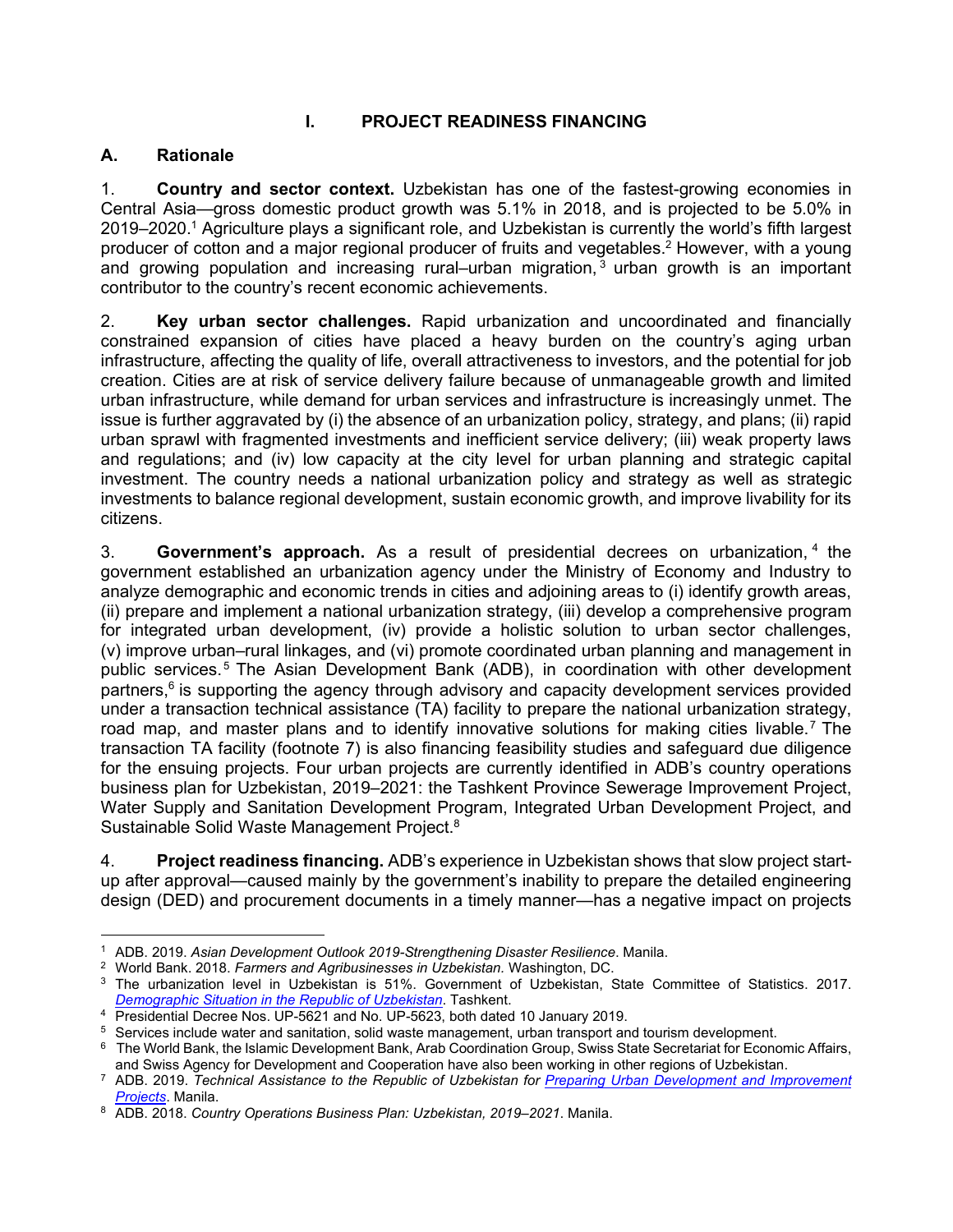by prolonging implementation, increasing cost, and compromising their impact. The project readiness financing (PRF) is an integral part of ADB's support to the sector. It will support a high level of project readiness by preparing and completing DED, procurement documents, and advance assessment of procurement packages before project approval. The PRF will also strengthen the capacity of project executing and implementing agencies of each ensuing project. The design of the PRF is aligned with ADB's country partnership strategy for Uzbekistan, 2019–2023,<sup>9</sup> and ADB's water and urban operational plans, and environmental operational directions. It also contributes to three of the seven key operational priorities under ADB's Strategy 2030 regarding livable cities, strengthening governance and institutional capacity, and enhancing environmental sustainability.<sup>10</sup>

5. **ADB's value addition.** This will be the first PRF in Uzbekistan and will support procurement readiness for multiple urban projects. To achieve a high level of project readiness, the F-TRTA (footnote 7) financed due diligence will be followed by the PRF technical engineering design and procurement supports. ADB value addition and innovation will include (i) immediate support for the preparation of detailed design and procurement documents; (ii) an early start-up and shortened project implementation period; (iii) identification of smart solutions and alternatives through high-level technology and climate-resilient designs; (iv) support for institutional reforms and capacity development through information and communication technology, and public–private partnership arrangements; (v) advance assessments for procurement packaging; (vi) detailed institutional solutions for enhanced operation and financial sustainability; and (vii) strengthened capacity of relevant stakeholders for integrated urban planning and management.

### **B. Outputs and Activities**

6. The PRF will ensure the readiness of ADB-financed urban development projects by delivering the following outputs.

7. **Output 1: Detailed engineering design and procurement support completed.** For the ensuing projects, once the transaction TA due diligence has confirmed the viability of the proposed investments, the PRF will complete the preparation of DED and procurement documents. Innovative solutions using advanced information and communication technology will be incorporated in the project designs to ensure effective asset management as appropriate. Climate resilient and energy efficient design and gender elements will be reflected in the DED.

8. **Output 2: Business model, service delivery standards, social inclusion, financial sustainability and operations improved.** The PRF will support institutional reforms and capacity development with a socially inclusive approach to shape new business models for public utility companies and municipalities to improve service delivery and ensure financial and operational sustainability of the ensuing projects. Such support will include measures to (i) strengthen asset management; (ii) increase client orientation; (iii) improve cost recovery, service standards, accountability, and incentive mechanisms; and (iv) upgrade urban institutions for better planning and management, including mechanisms for effective land use systems. Private sector contracting for operation and maintenance of public utility facilities will also be explored to take advantage of private sector efficiencies and management approaches that can reduce costs and enhance operations.

9. **Output 3: Institutional capacity of executing agencies and implementing agencies strengthened.** The PRF will finance the cost of establishing project coordination units to support the executing agencies and implementing agencies ahead of the ensuing loan approval. This will result

<sup>9</sup> ADB. 2019. *Country Partnership Strategy: Uzbekistan, 2019–2023—Supporting Economic Transformation*. Manila.

<sup>10</sup> ADB. 2011. *Water Operational Plan,* 2011–2020. Manila; ADB. 2013. *Urban Operational Plan, 2012*–*2020*. Manila; ADB. 2013. *Environmental Operational Directions, 2013*–*2020*. Manila; and ADB. 2018. *Strategy 2030: Achieving a Prosperous, Inclusive, Resilient, and Sustainable Asia and the Pacific*. Manila.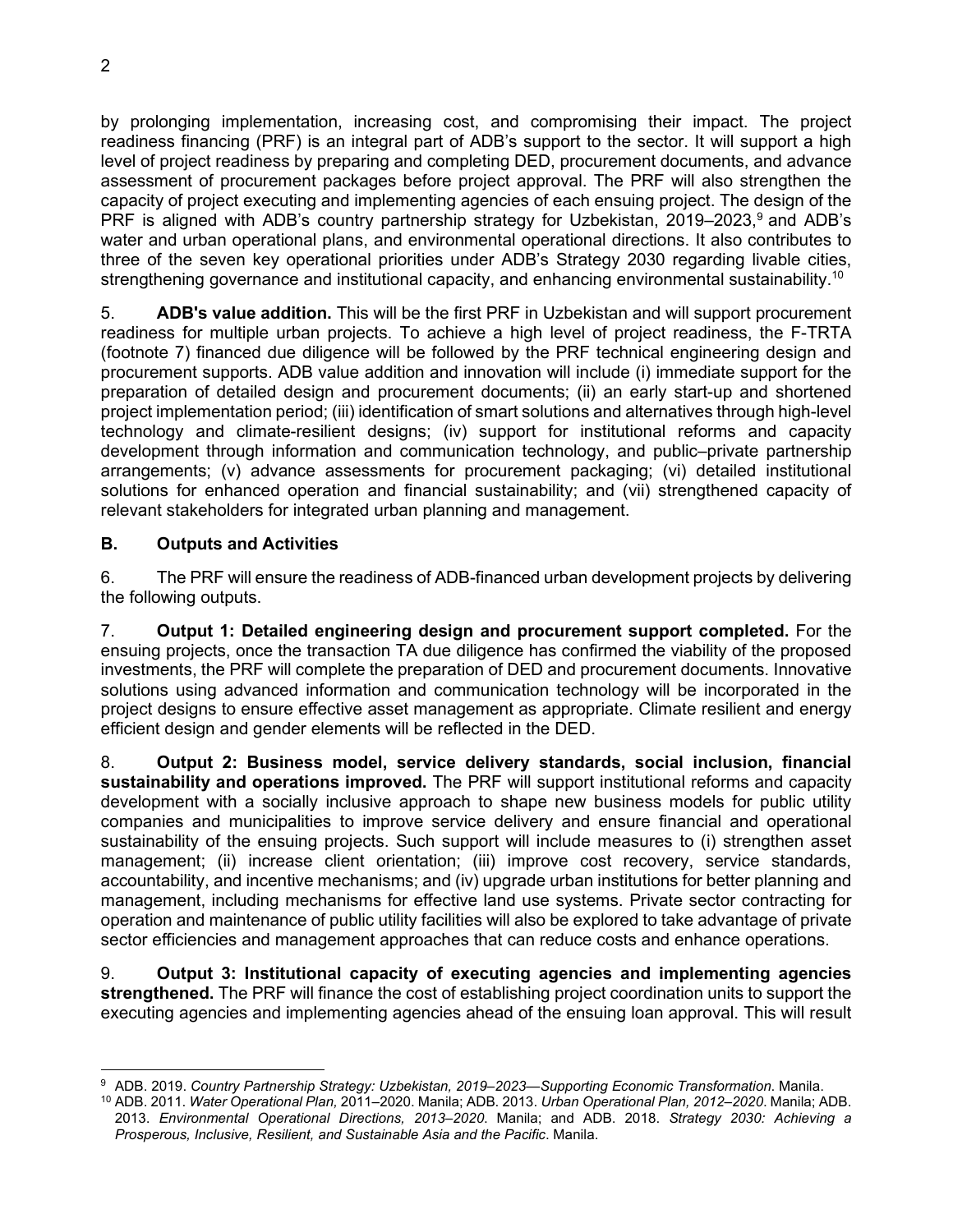in high project implementation readiness. Support for the development of integrated urban planning and management capacity for the ensuing projects will also be provided as part of the output.

#### **C. Ensuing Projects**

10. The PRF will support the preparation of three of the four urban development projects (in para. 3) to improve living standards, public health, and local economic viability in multiple cities and urban areas. The second and third ensuing projects listed in Table 1 may be replaced with other projects identified in ADB's country operations business plan (footnote 8) if they meet the project selection criteria outlined in Appendix, and are agreed to between ADB and the government.

| <b>Table 1: List of Ensuing Projects</b>        |                                              |                                     |  |
|-------------------------------------------------|----------------------------------------------|-------------------------------------|--|
| <b>Project Name</b>                             | <b>Indicative Financing</b><br><b>Amount</b> | <b>Expected Year of</b><br>Approval |  |
| Tashkent Province Sewerage Improvement Project  | \$160 million                                | 2020                                |  |
| Water Supply and Sanitation Development Program | \$200 million <sup>a</sup>                   | 2020                                |  |
| Integrated Urban Development Project            | $$300$ million <sup>b</sup>                  | 2021                                |  |

<sup>a</sup> Appropriate lending modalities are being explored for the program.

**b** Including cofinancing of \$100 million.

Source: Asian Development Bank estimates.

#### **D. Cost Estimates and Financing Arrangements**

11. The PRF is estimated to cost \$16.8 million (Table 2). The government will provide \$1.8 million equivalent of in-kind contributions, mainly in the form of exemption of taxes and duties. Detailed cost estimates by expenditure category and by financier are included in the project administration manual (PAM).<sup>11</sup> Climate finance is estimated at \$2.25 million for climate change mitigation, and \$2.25 million for climate change adaptation, respectively, reflecting the design of climate resilient and energy efficient infrastructure in ensuing projects.

#### **Table 2: Summary Cost Estimates**

#### (\$ million)

| Item |                                                                                                  | Amounta |
|------|--------------------------------------------------------------------------------------------------|---------|
| А.   | <b>Base Cost</b> <sup>b</sup>                                                                    |         |
|      | Detailed engineering design and procurement support completed                                    | 11.3    |
|      | Business model, service delivery standards, social inclusion, financial sustainability and<br>2. |         |
|      | operations improved                                                                              | 2.5     |
|      | Institutional capacity of executing agencies and implementing agencies strengthened<br>3.        | 1.5     |
|      | Subtotal (A)                                                                                     | 15.3    |
| В.   | <b>Contingencies</b>                                                                             | 0.8     |
| C.   | <b>Interest During Implementation</b>                                                            | 0.7     |
|      | Total (A+B+C)                                                                                    | 16.8    |

 $a$  Includes taxes and duties of \$1.8 million. Such amount does not represent an excessive share of the project cost.  $b$  In mid-2019 prices as of August.

Source: Asian Development Bank estimates.

12. The government has requested a concessional loan of \$15 million from ADB's ordinary capital resources to help finance project preparation and design activities. The loan will have a 25-year term, including a grace period of 5 years, an interest rate of 2.0% per year during the grace period and thereafter, and such other terms and conditions set forth in the draft loan agreement.

13. The summary financing plan is in Table 3. ADB will finance the expenditures in relation to consulting services, surveys, establishment of the project coordination unit (PCU), and financial charges during implementation.

<sup>&</sup>lt;sup>11</sup> Project Administration Manual (accessible from the list of linked documents in Appendix).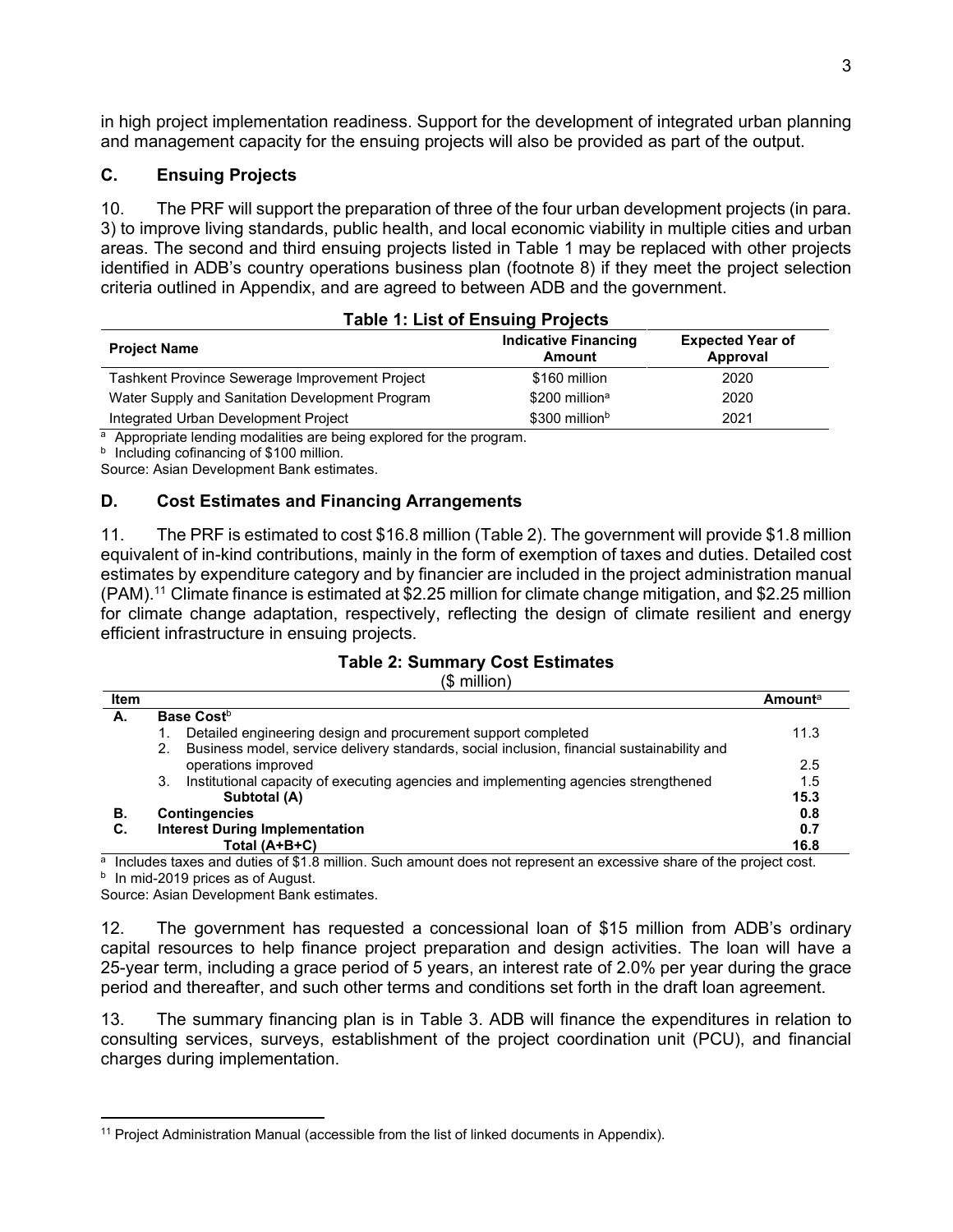|                                                | <b>Amount</b> | <b>Share of Total</b> |  |
|------------------------------------------------|---------------|-----------------------|--|
| <b>Source</b>                                  | $$$ million)  | $\frac{1}{2}$         |  |
| Asian Development Bank                         |               |                       |  |
| Ordinary capital resources (concessional loan) | 15.0          | 89.3                  |  |
| Government <sup>a</sup>                        | 1.8           | 10.7                  |  |
| Total                                          | 16.8          | 100.0                 |  |

#### **Table 3: Summary Financing Plan**

<sup>a</sup> The government will finance taxes and duties through exemptions, as in-kind contributions. Source: Asian Development Bank estimates.

#### **E. Implementation Arrangements**

14. The implementation arrangements are summarized in Table 4 and described in detail in the PRF PAM (footnote 11). Procurement will follow the ADB Procurement Policy (2017, as amended from time to time), and Procurement Regulations for ADB Borrowers (2017, as amended from time to time) and its associated staff instructions. The project has high readiness.

| <b>Aspects</b>                   | <b>Arrangements</b>                                                   |  |  |  |  |
|----------------------------------|-----------------------------------------------------------------------|--|--|--|--|
| PRF Implementation period        | October 2019–October 2024                                             |  |  |  |  |
| Estimated completion date        | April 2025                                                            |  |  |  |  |
| Management                       |                                                                       |  |  |  |  |
| (i) Executing agency             | Agency Kommunkhizmat (Communal Services Agency)                       |  |  |  |  |
| (ii) Implementing agency         | Tashkent Province Suvokova                                            |  |  |  |  |
| Consulting services <sup>b</sup> | QCBS 90:10 (EPCM)<br>700 person-months minimum<br>\$10.5 million      |  |  |  |  |
|                                  | QCBS 90:10 (PMCCB)<br>400 person-months minimum<br>\$4.0 million      |  |  |  |  |
|                                  | 60 person-months minimum<br>ICS (safeguards)<br>\$0.8 million         |  |  |  |  |
| Advance contracting              | All consulting service packages are proposed for advance contracting. |  |  |  |  |
| <b>Disbursement</b>              | Disbursement under PRF will follow ADB's Loan Disbursement Handbook   |  |  |  |  |
|                                  | (2017, as amended from time to time) and detailed arrangements agreed |  |  |  |  |
|                                  | between the government and ADB.                                       |  |  |  |  |

**Table 4: Implementation Arrangements for Project Readiness Financing**<sup>a</sup>

ADB = Asian Development Bank; EPCM = engineering, procurement, and construction management; ICS = individual consultant selection; PMCCB = project management, coordination, and capacity building; PRF = project readiness financing; QCBS = quality- and cost-based selection.

<sup>a</sup> Executing agency and implementing agency arrangements during the implementation of the PRF may be changed in accordance with ADB. 2018. Project Readiness Financing. *Operations Manual.* OM D16. Manila; and Staff Instruction on Business Process for Project Readiness Financing.

**EPCM, PMCCB, and ICS (safeguards) consultants will be procured for each ensuing project.** 

Source: Asian Development Bank estimates.

15. ADB will conduct proposal evaluations and select consultants in close coordination with the government. The implementing agency will negotiate with the selected consultants and sign the contracts. Consulting firms and individual consultants will be recruited following the ADB Procurement Policy and Procurement Regulations for ADB Borrowers. Technical firms will be recruited to undertake the engineering, procurement, and construction management (EPCM) in two parts: (i) DED and procurement document preparation, and procurement support activities; and (ii) construction management tendered as a single contract.<sup>12</sup> Output-based contracts will be considered for EPCM and project management, coordination, and capacity building consulting packages to reduce administrative burdens and improve economy, efficiency, and value for money.

#### **II. DUE DILIGENCE**

16. **Technical.** The transaction TA facility (footnote 7) will cover feasibility studies and safeguard due diligence of the ensuing projects prior to the preparation of the DED and procurement documents to be financed under the PRF. The feasibility studies are expected to provide technical due diligence

 $12$  The construction management contract ([ii] in para. 15) will be awarded to the DED and procurement consultant ([i] in para. 15) using the contract variation method and financed by ensuing loans, subject to satisfactory performance under part-1 and the effectiveness of the ensuing loans.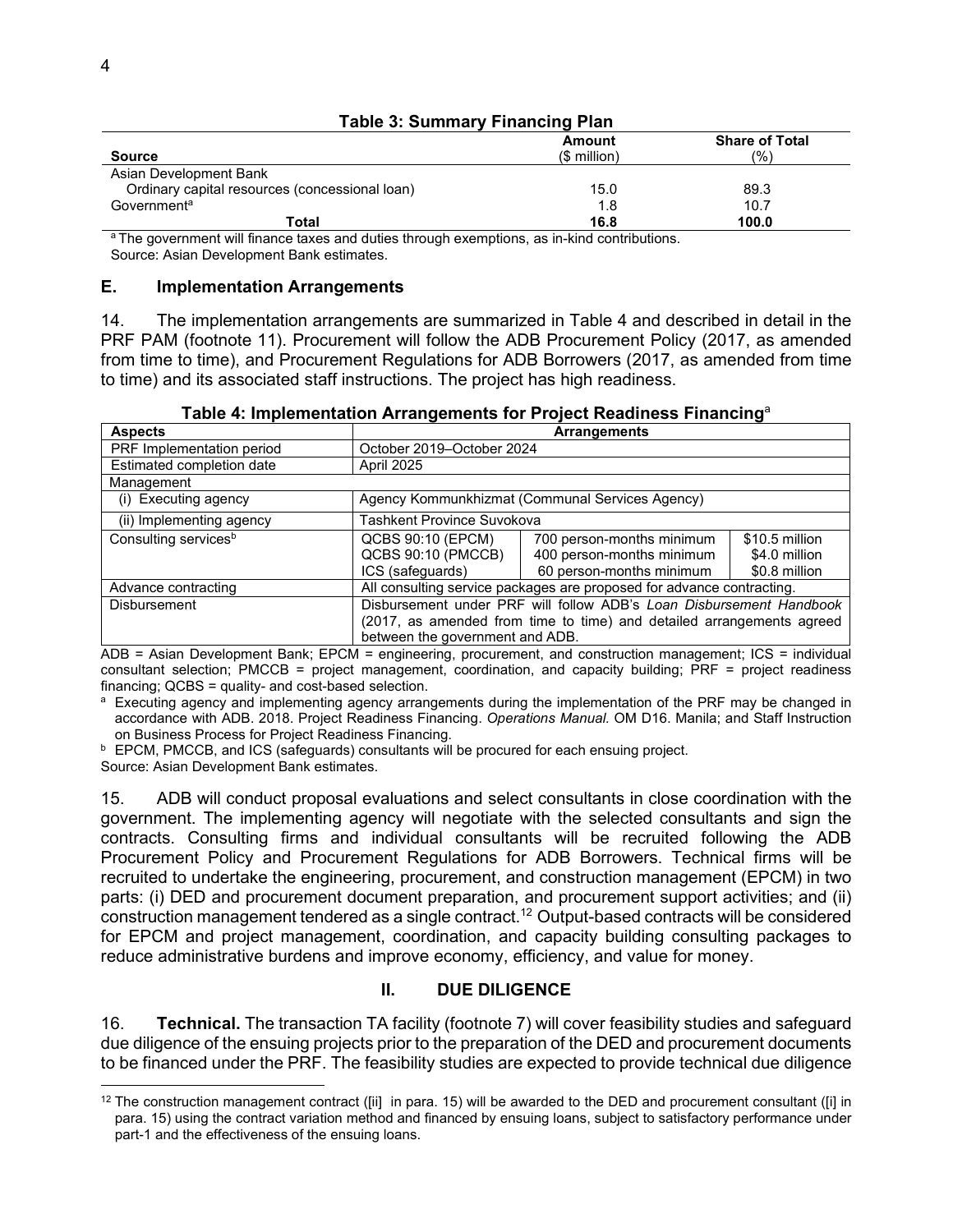where required and clear guidance on how infrastructure investments agreed to by a range of stakeholders will help the target cities to (i) build their social, environmental, and economic resilience; (ii) develop their competitiveness; and (iii) enhance the sustainability of the urban services.

17. Climate change adaptation and mitigation measures will provide opportunities for the target cities to introduce new and innovative urban infrastructure. The EPCM consultants will undertake climate change risk assessments and include climate change resilience measures in the engineering designs.

18. **Governance.** The overall pre-mitigation financial management risk of the Agency "Kommunkhizmat" (CSA) and Tashkent Province Suvokova (TPS) is substantial. The financial management assessment was conducted to evaluate the capacity of the CSA and TPS in areas of fund-flow arrangements, staffing, accounting and financial reporting systems, financial information systems, and auditing arrangements. Under this PRF, the CSA is involved in financial transactions and reporting, and TPS in supervising consulting services. The assessment considered the CSA to be the executing agency and TPS the implementing agency. The CSA and its PCU's financial management system are adequate to (i) record required financial transactions and (ii) provide financial statements and monitoring reports during PRF implementation. The PCU staff are familiar with ADB disbursement procedures and financial management requirements, while there are some internal control weaknesses to be strengthened. A detailed action plan in the PAM was discussed and agreed with the CSA. Overall procurement related risks are rated high. While TPS has insufficient procurement experiences, the CSA is familiar with ADB procurement guidelines and has relatively well-established procurement process. The CSA's PCU has prior experience implementing large capital works projects, and will guide TPS. Project management consultants will also be available to support both agencies. No significant integrity risks of TPS were identified.

19. **Safeguards.** Since the proposed activities consist of consulting services only, activities have not been categorized in accordance with ADB's Safeguard Policy Statement (2009).<sup>13</sup> The safeguard classification for the ensuing projects are expected to be category B for environment, involuntary resettlement, and indigenous peoples. The categorization of the ensuing projects will be confirmed when information is available.

#### **III. THE PRESIDENT'S DECISION**

20. The President, acting under the authority delegated by the Board, has approved the loan of \$15,000,000 to the Republic of Uzbekistan for the project readiness financing for Urban Services Projects, from ordinary capital resources of the Asian Development Bank (ADB), in concessional terms, with an interest charge at the rate of 2% per year during the grace period and 2% per year thereafter; for a term of 25 years, including a grace period of 5 years; and such other terms and conditions as are substantially in accordance with those set forth in the draft loan agreement; and hereby reports this action to the Board.

<sup>5</sup>

<sup>13</sup> ADB. 2013. Safeguard and Policy Statement*. Operations Manual*. OM F1. Manila.